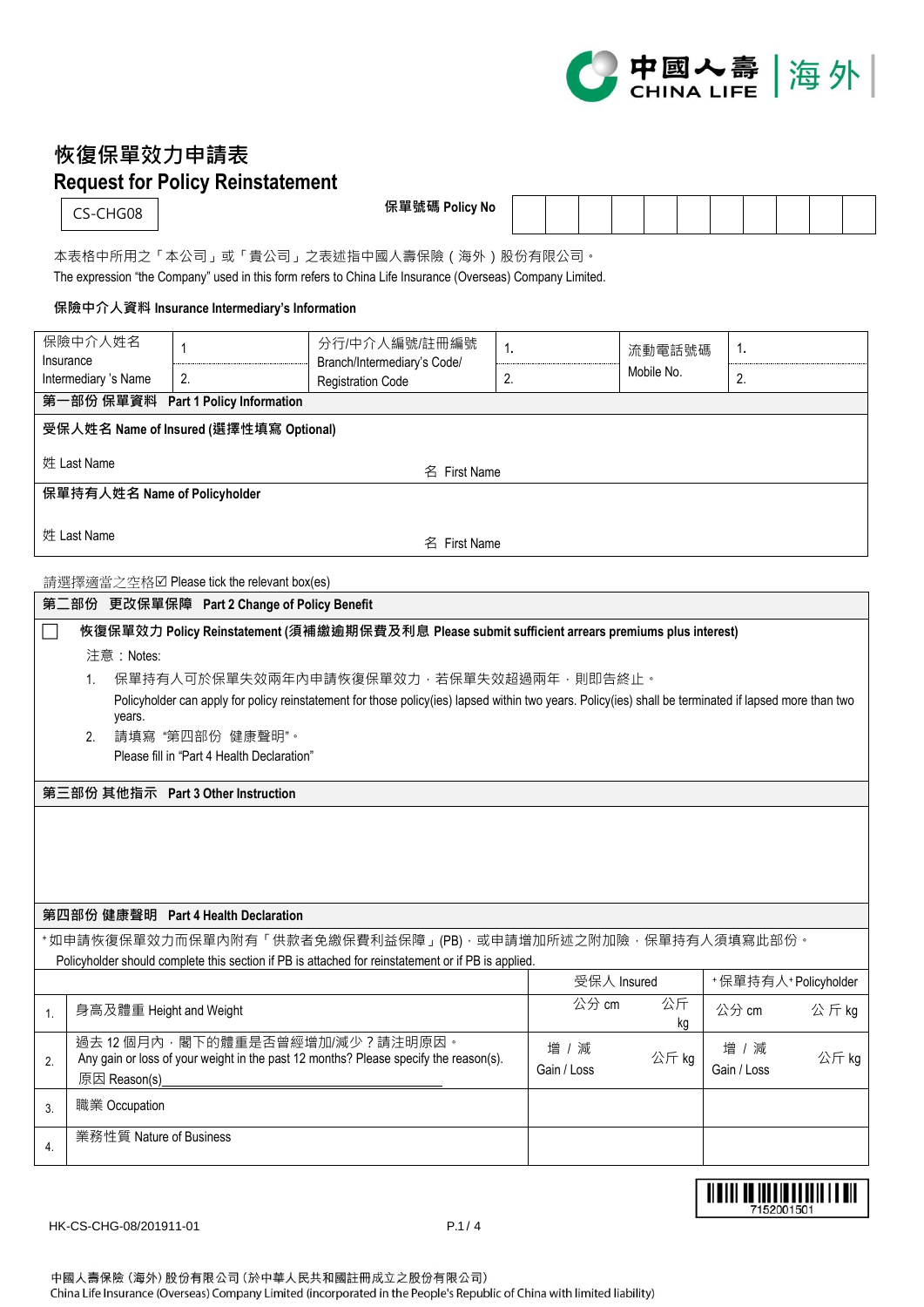|     | 保單號碼 Policy No                                                                                                                                           |       |               |                  |                          |                  |                          |      |
|-----|----------------------------------------------------------------------------------------------------------------------------------------------------------|-------|---------------|------------------|--------------------------|------------------|--------------------------|------|
|     |                                                                                                                                                          |       |               |                  |                          |                  |                          |      |
|     | 第四部份 健康聲明(續) Part 4 Health Declaration (Continued)                                                                                                       |       |               |                  |                          |                  |                          |      |
| 5.  | (a) 高空作業 Work at Height<br>: 最高 max height<br>(請註明 please specify)<br>米/m                                                                                | 有 Yes |               | 無 No             |                          | 有 Yes            |                          | 無 No |
|     | (b) 重型機械操作 Heavy MachineryOperation:<br>(請註明 please specify)                                                                                             | 有 Yes |               | 無 No             | $\mathsf{L}$             | 有 Yes            |                          | 無 No |
|     | 在過去 12個月內閣下是否吸煙, 如有, 請填寫下列問題:                                                                                                                            |       |               |                  |                          |                  |                          |      |
|     | In the past 12 months, have you ever smoked, if yes, please complete below questions:                                                                    | 有 Yes | $\Box$        | 無 No             | $\mathsf{L}$             | 有 Yes            | $\overline{\phantom{a}}$ | 無 No |
| 6.  | (a) 每日平均吸煙多少支 Average number of pieces daily?                                                                                                            |       |               | 支 / 天 pieces/day |                          | 支厌<br>pieces/day |                          |      |
|     | (b) 吸煙已有多少年 How many years have you smoked?                                                                                                              |       | 年 years       |                  |                          |                  | 年 years                  |      |
|     | 閣下的家屬中曾否有人患癌症、精神病、糖尿病、心血疾病或任何遺傳疾                                                                                                                         |       |               |                  |                          |                  |                          |      |
| 7.  | 病?<br>Have your family members ever had cancer, mental disease, diabetes mellitus,<br>cardiovascular diseases and any other inherited diseases?          | 有 Yes |               | 無 No             | $\overline{\phantom{0}}$ | 有 Yes            |                          | 無 No |
| 8.  | 閣下曾否使用任何可成癮藥物,吸毒,酗酒或曾接受戒毒或戒酒治療?<br>Have you ever used habit forming drugs or narcotics or alcohol excessively or been treated for drug or<br>alcoholism? | 有 Yes |               | 無 No             | $\Box$                   | 有 Yes            |                          | 無 No |
| 9.  | 閣下是否患有先天性缺陷疾病,例如先天性心臟病,腦發育不全等?<br>Have you ever had congenital disease such as congenital heart disease, abnormal<br>brain development, etc?             | 是 Yes |               | 否 No             | $\mathbf{I}$             | 是 Yes            |                          | 否 No |
|     | 閣下曾否患有,或獲告知患有,或曾接受下列疾病之治療:<br>Have you ever had or been told you had, or been treated for:                                                               |       |               |                  |                          |                  |                          |      |
|     | (a) 肺結核病,呼吸系統或肺部疾病?<br>Tuberculosis, respiratory or lung disease?                                                                                        | 有 Yes | $\mathcal{L}$ | 無 No             |                          | 有 Yes            |                          | 無 No |
|     | (b) 風濕性心臟病 · 血壓病 · 胸痛 · 心臟 · 血液或血管疾病 ?<br>Rheumatic heart disease, high blood pressure, chest pain, any disease of the<br>heart, blood or blood vessels? | 有 Yes |               | 無 No             |                          | 有 Yes            |                          | 無 No |
| 10. | 腸胃潰瘍,肝或膽囊或消化器官之疾病?<br>(c)<br>Gastro-intestinal ulcer, disease of liver, gall-bladder or digestive organs?                                                | 有 Yes |               | 無 No             | $\sim$                   | 有 Yes            |                          | 無 No |
|     | (d) 腎石或任何生殖泌尿系統病症?<br>Renal stones or any reproductive urinary disease?                                                                                  | 有 Yes |               | 無 No             |                          | 有 Yes            |                          | 無 No |
|     | (e) 癲癎或任何精神病或神經不正常?<br>Epilepsy, or any mental or nervous disorder?                                                                                      | 有 Yes |               | 無 No             |                          | 有 Yes            |                          | 無 No |
|     | 癌症、腫瘤、仕何透過性接觸傳染的疾病、糖尿病、其他内分泌疾病或<br>(f)                                                                                                                   |       |               |                  |                          |                  |                          |      |
|     | 嚴重受傷?<br>Cancer, tumor, any sexually transmitted disease, diabetes, any endocrine disease or<br>severe injury?                                           | 有 Yes |               | 無 No             |                          | 有 Yes            |                          | 無 No |
|     | 在過去五年內, 閣下曾否 In the past 5 years, have you ever:                                                                                                         |       |               |                  |                          |                  |                          |      |
|     | (a) 接受過或被建議進行診斷檢驗, 如 X 光、心電圖、特殊血液檢驗及健                                                                                                                    |       |               |                  |                          |                  |                          |      |
| 11. | 康檢查? Had or been advised to take any diagnostic test(s), such as X-Ray,<br>ECG, special blood test or body check-up?                                     | 有 Yes |               | 無 No             |                          | 有 Yes            |                          | 無 No |
|     | (b) 患有疾病, 接受過手術, 就診或留醫等而未在上述各項提及者?<br>Had any illness, operation, medical consultation/treatment or hospitalization not<br>mentioned above?              | 有 Yes |               | 無 No             |                          | 有 Yes            |                          | 無 No |
| 12. | 閣下目前是否正接受藥物治療或醫療護理?<br>Are you currently receiving medical treatment or under medical care of any kind?                                                  | 是 Yes |               | 否 No             |                          | 是 Yes            |                          | 否No  |
| 13. | 閣下是否有可預見或打算進行之醫生囑咐、診症或治療?<br>Do you have any expected need or intention of receiving medical advice, consultation,                                       | 是 Yes |               | 否 No             |                          | 是 Yes            |                          | 否 No |
|     | or treatment?<br>閣卜曾否接受或打算接受仕何有關愛滋病或愛滋病綜合病徵之醫生囑                                                                                                          |       |               |                  |                          |                  |                          |      |
|     | 咐、輔導或治療, 或曾被通知患有上述提及之疾病?<br>Have you ever received or do you intend to receive any medical advice, counseling or                                         |       |               |                  |                          |                  |                          |      |
| 14. | treatment in connection with AIDS, or any AIDS-related conditions, or been told you had<br>the above-mentioned disease?                                  | 有 Yes |               | 無 No             |                          | 有 Yes            |                          | 無 No |
|     |                                                                                                                                                          |       |               |                  |                          |                  |                          |      |

 $\mathbf{I}$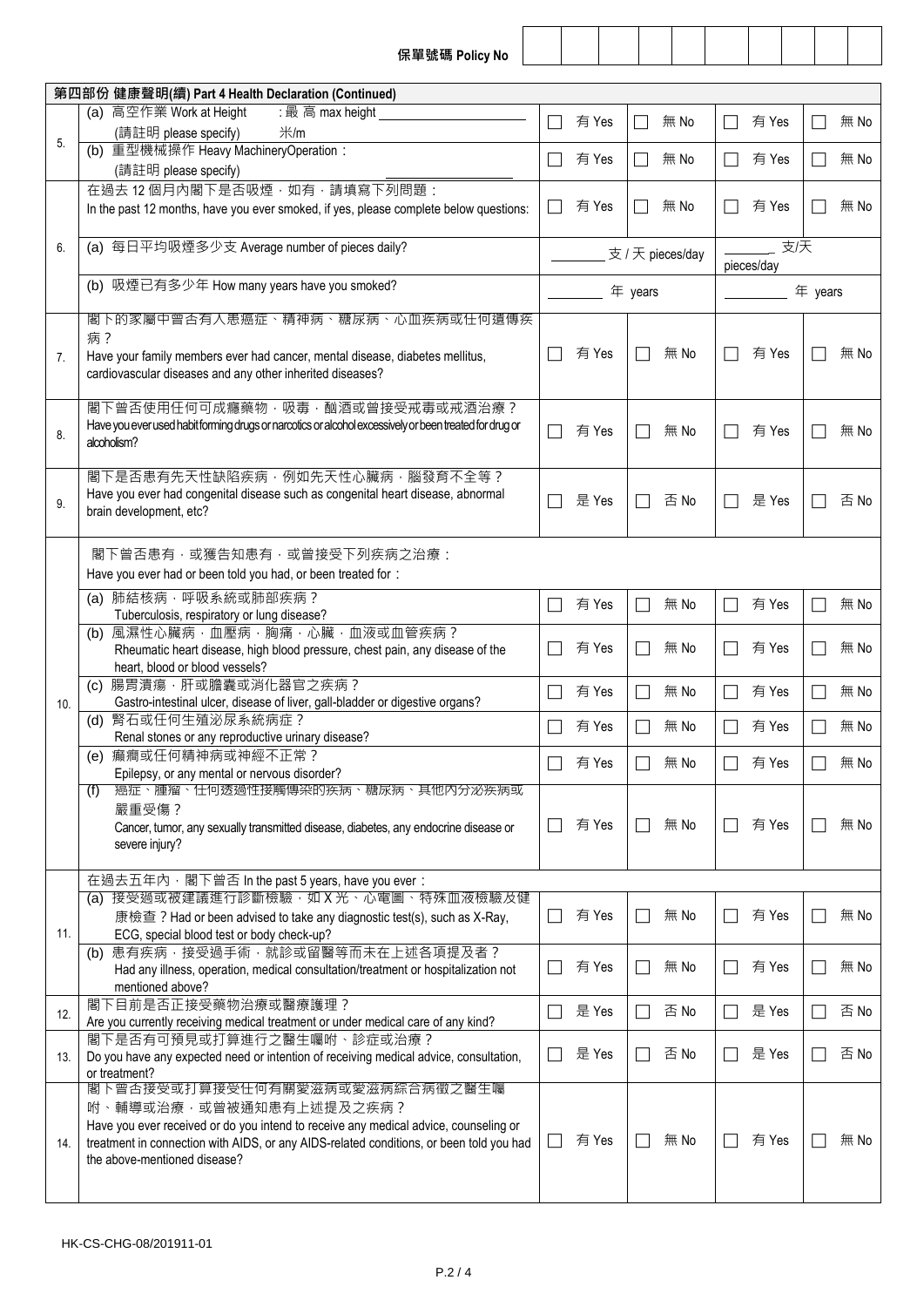|  |  | 保單號碼 Policy No |  |
|--|--|----------------|--|
|--|--|----------------|--|

|                                                                                                                                                                                                                                                                                                                                                                                                                                                                                                                                                                                                                                                                                                                                                                                                                                                                                                                                                                                                                                                                                                                                                                                                                                                              | ∧\=== ว\\¤na' г∪н∪ y iv∪                                                                                                                                                                                                                                 |    |       |  |      |                          |       |                          |      |
|--------------------------------------------------------------------------------------------------------------------------------------------------------------------------------------------------------------------------------------------------------------------------------------------------------------------------------------------------------------------------------------------------------------------------------------------------------------------------------------------------------------------------------------------------------------------------------------------------------------------------------------------------------------------------------------------------------------------------------------------------------------------------------------------------------------------------------------------------------------------------------------------------------------------------------------------------------------------------------------------------------------------------------------------------------------------------------------------------------------------------------------------------------------------------------------------------------------------------------------------------------------|----------------------------------------------------------------------------------------------------------------------------------------------------------------------------------------------------------------------------------------------------------|----|-------|--|------|--------------------------|-------|--------------------------|------|
|                                                                                                                                                                                                                                                                                                                                                                                                                                                                                                                                                                                                                                                                                                                                                                                                                                                                                                                                                                                                                                                                                                                                                                                                                                                              | 第四部份 健康聲明(續) Part 4 Health Declaration (Continued)                                                                                                                                                                                                       |    |       |  |      |                          |       |                          |      |
| 15.                                                                                                                                                                                                                                                                                                                                                                                                                                                                                                                                                                                                                                                                                                                                                                                                                                                                                                                                                                                                                                                                                                                                                                                                                                                          | 閣下曾否被通知在愛滋病毒抗體測驗中呈陽性反應?<br>Have you ever been told you had positive reaction in AIDS test?                                                                                                                                                               |    | 有 Yes |  | 無 No |                          | 有 Yes |                          | 無 No |
| 16.                                                                                                                                                                                                                                                                                                                                                                                                                                                                                                                                                                                                                                                                                                                                                                                                                                                                                                                                                                                                                                                                                                                                                                                                                                                          | 閣下曾否在過去三個月內持續超過一星期有下列病徵:疲倦,體重下降,<br>腹瀉,淋巴核腫大或不尋常的皮膚潰瘍?<br>Have you at anytime in the past 3 months had any of the following symptoms for more than 1 week continuously: fatigue, weight loss, diarrhea, enlarged lymph nodes or<br>unusual skin lesions? | L. | 有 Yes |  | 無 No | $\overline{\phantom{a}}$ | 有 Yes | $\overline{\phantom{a}}$ | 無 No |
| 17.                                                                                                                                                                                                                                                                                                                                                                                                                                                                                                                                                                                                                                                                                                                                                                                                                                                                                                                                                                                                                                                                                                                                                                                                                                                          | 閣下是否曾因身體不適而接受任何檢查或治療未在上述各項提及?<br>Have you ever received any medical check-up or treatment which is not mentioned in<br>the above?                                                                                                                        |    | 有 Yes |  | 無 No |                          | 有 Yes |                          | 無 No |
| 18.                                                                                                                                                                                                                                                                                                                                                                                                                                                                                                                                                                                                                                                                                                                                                                                                                                                                                                                                                                                                                                                                                                                                                                                                                                                          | 只適用於十二歲或以上之女性 For Female aged 12 or above only:<br>閣下現在是否懷孕?如「是」,請告知懷孕週數。<br>(a)<br>Are you pregnant now? If "Yes", please state pregnancy duration.                                                                                                     |    | 是 Yes |  | 否 No | $\mathcal{L}$            | 是 Yes |                          | 否 No |
|                                                                                                                                                                                                                                                                                                                                                                                                                                                                                                                                                                                                                                                                                                                                                                                                                                                                                                                                                                                                                                                                                                                                                                                                                                                              | 閣下曾否有乳房或生殖器官疾病或產前產後之併發症?<br>(b)<br>Have you had any disorder of the breast or reproductive organs, or prenatal or<br>postnatal complication?                                                                                                             |    | 有 Yes |  | 無 No |                          | 有 Yes |                          | 無 No |
| 19.                                                                                                                                                                                                                                                                                                                                                                                                                                                                                                                                                                                                                                                                                                                                                                                                                                                                                                                                                                                                                                                                                                                                                                                                                                                          | 閣下過去有否因疾病、意外、受傷而提出或獲得過任何賠償?<br>Have you ever made a claim or received any compensation for illness, accident or<br>injury?                                                                                                                               |    | 有 Yes |  | 無 No |                          | 有 Yes |                          | 無 No |
|                                                                                                                                                                                                                                                                                                                                                                                                                                                                                                                                                                                                                                                                                                                                                                                                                                                                                                                                                                                                                                                                                                                                                                                                                                                              | or hospitals, dates and duration, diagnosis, treatment and result.                                                                                                                                                                                       |    |       |  |      |                          |       |                          |      |
| 第五部份 聲明及授權 Part 5 Declaration and Authorization                                                                                                                                                                                                                                                                                                                                                                                                                                                                                                                                                                                                                                                                                                                                                                                                                                                                                                                                                                                                                                                                                                                                                                                                              |                                                                                                                                                                                                                                                          |    |       |  |      |                          |       |                          |      |
| 本人/我們現申請辦理上述之更改事項,謹此聲明並確認所有提供之資料及細節是準確無誤,真實及為事實之全部,並且是盡本人/我們<br>所知及所信而作答的·本人/我們並同意此等更改事項或服務必須符合下列所有條件及經 貴公司批准·方能生效:<br>所有需要之款項及文件提交予 貴公司並完整無缺。<br>1.<br>此項申請在受保人在生並仍然符合受保條件時,經 貴公司接納及批准。<br>2.<br>在此申請表及 貴公司所須之其他文件上填報之一切資料及申報,將成為此保單之一部份(除非另有其他指示)<br>3.<br>貴公司將以書面或附註形式通知此申請被接納。<br>4.<br>本人/我們提供符合 貴公司要求之有效証明文件(例如:身分證明及地址證明)予 貴公司·讓 貴公司能按照於「打擊洗錢及恐<br>5.<br>怖分子資金籌集(金融機構) 條例」第 615 章所載 <sup>;</sup> 對本人/我們、保單之最終實益擁有人(如有)及本人/我們之授權簽署人士(如適<br>用)進行客户盡職審查。<br>本人/我們謹此代表本人及所有受保人同意及授權:<br>任何僱主、註冊西醫、醫院、診所、保險公司、銀行、政府機構.或其他機構、組織或人士、凡知道或持有任何有關本人及受保<br>1.<br>人或任何一位受保人之紀錄者,及/或曾診驗或可能將會診驗本人及任何一位受保人者,均可將該等資料提供給 貴公司。<br>貴公司或任何其指定之醫生或化驗所,可就此保單更改申請替本人及任何受保人進行所需之醫療評估及測試,作為審核本人及任<br>2.<br>何受保人之健康狀況。此授權對本人之繼承人及受讓人具有約束力;即使本人死亡或無行為能力時,此授權仍具效力。本授權書的<br>影印本與正本均有同等效力。<br>本人/我們聲明及同意已獲所有受保人授權及同意本人作出上述授權。<br>I/We hereby request the above change(s) be effected and declare that all statement, information and particulars given herein areaccurate, true and complete and<br>are given to the best of my/our knowledge and belief and no material information has been withheld in relation to this request. I/We agree that such change(s) or<br>service(s) will not take effect unless all of the following conditions are met and approve by the Company. |                                                                                                                                                                                                                                                          |    |       |  |      |                          |       |                          |      |